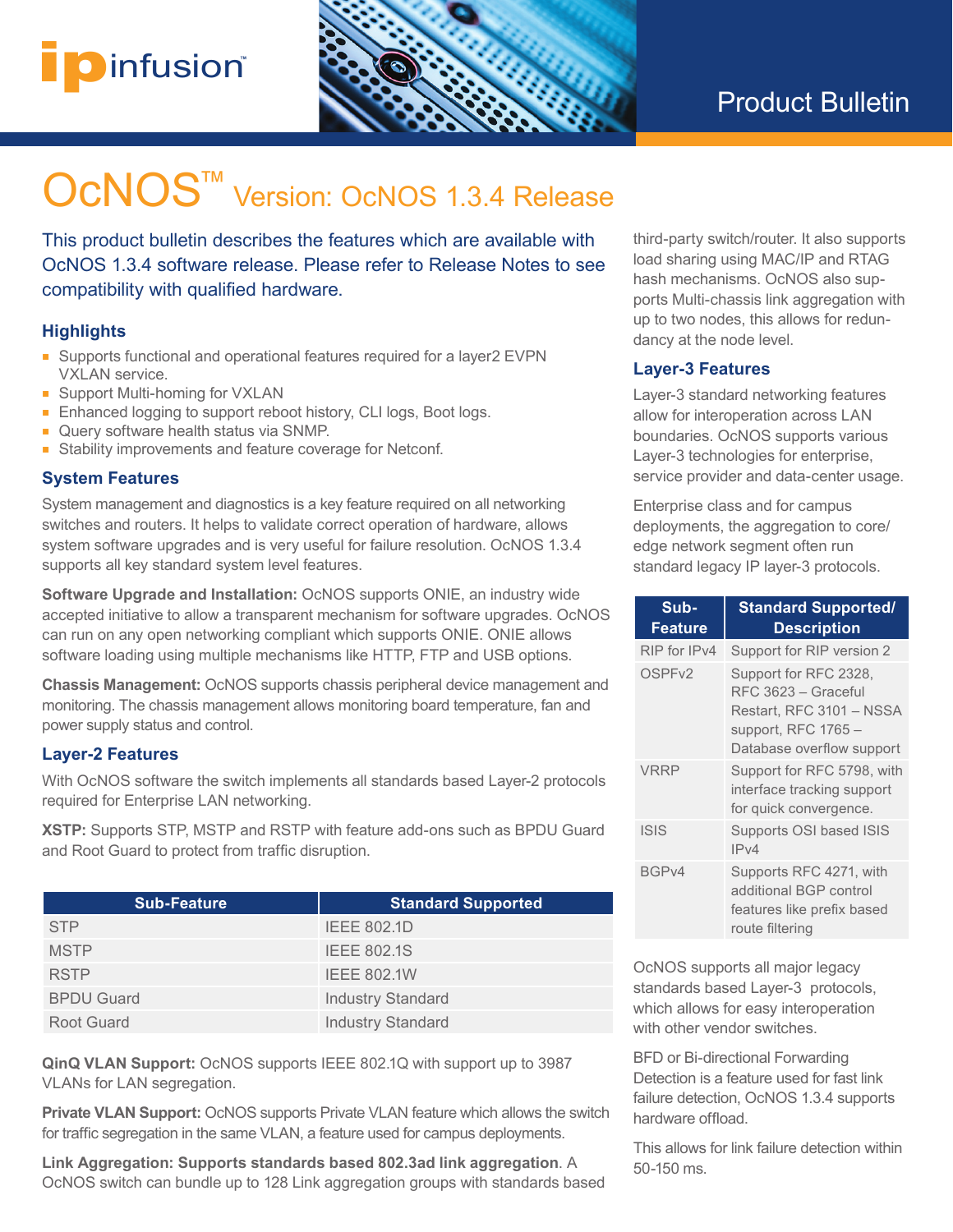There is a growing interest in strict routing mechanism for controlled traffic paths. OcNOS supports one-level Segment routing with OSPF and static configuration.

OcNOS also provides service provider edge CPE capable features. Important features in this respect are IGP with strict access list and route import / export control. OcNOS 1.3.4 supports most popularly used OSPFv2, ISIS protocols with complete access-list based policy control. It is qualified to interop with industry leading switches and routers.

Layer-3 Data Centers use BGP as the Leaf-Spine routing protocol with large ECMP support, to utilize multiple paths. OcNOS has been enabled with key features enabling it for its use as a BGP based Layer-3 data center.

OcNOS also supports VXLAN with EVPN for building adaptable,multi-tenant, large scale data centers.

#### **Multicast Features**

This feature enables OcNOS to run as Multicast router in the enterprise core. When running as an access switch it supports IGMP snooping, report suppression; this features allows for reduced IGMP report messages from flooding to the router as well sends only the subscribed groups to the hosts. With IGMP querier functionality the switch can be used in a layer-2 deployment in absence of a layer-3 multicast router.

| <b>Sub-Feature</b>                                                               | <b>Standard Supported/</b><br><b>Description</b>                                           |
|----------------------------------------------------------------------------------|--------------------------------------------------------------------------------------------|
| <b>MPLS LSR/LER</b><br>functionality                                             | Supports RFC 3031, 3032.<br>It allows for IP prefix route<br>preference over a MPLS tunnel |
| LDP and RSVP<br>with Integrated and<br><b>Differentiated Services</b><br>Support | Supports RFC 5036, 3037 for<br>LDP and RSVP RFC 2205,<br>2961 and FRR RFC 4090             |

OcNOS when as a layer-3 multicast router, supports PIM-SM, PIM-SSM and PIM-DM, these are again standards based and interop with industry leading switches and routers.

#### **MPLS Features**

OcNOS 1.3.4 introduces support for MPLS based transport networks. It supports MPLS as a basic tunnelling mechanism for setting up LSP based on LDP or RSVP strict path route.

MPLS is also used presently as the primary VPN methodology to interconnect Layer-2 and Layer-3 customer domains. OcNOS supports both VPLS and VPWS L2VPNs, which emulate a LAN and P2P layer-2 connectivity across a service provider.

| <b>Sub-Feature</b>                           | <b>Standard Supported/</b><br><b>Description</b>                                 |
|----------------------------------------------|----------------------------------------------------------------------------------|
| MPLS Psuedowire(PW)<br>support               | OcNOS supports PW setup<br>using static provisioning and<br>LDP (RFC 4447, 4448) |
| <b>Virtual Private LAN</b><br>Service (VPLS) | Support for LDP & BGP-based<br><b>VPLS</b> signalling                            |
| MPLS-BGP-Layer3 VPN                          | Support for MPBGP based<br>Layer-3 VPN                                           |

OcNOS can be used as the CPE device and have it connected with the customer's LAN on either end for transparent Layer2 services.

For Layer-3 VPNs OcNOS supports upto 250\* VRFs again which can be used to connect to customer layer-3 domains.

#### **Management and QoS Features**

OcNOS presents a industry standard configuration CLI, thus allowing minimal learning curve for operations. It again features full standards based SNMP support for all Layer-2/ Layer-3 features\*.

User additions and role allocation is again as per standard industry CLI's. Remote user authentication can be controlled using 802.1x and RADIUS, the user can login in via telnet or SSH.

The system supports network diagnostic tools like extended ping and traceroute.

For system diagnostics OcNOS also supports a software watchdog, which recovers the system in case of a process crash, additionally it collects sufficient logs for analysis later.

Traffic monitoring tools can be used to monitor the traffic pattern, with support of sFlow and traffic mirroring from a port. The traffic mirroring feature can restrict traffic using ACL match patterns.

Controlling and varying the traffic to suit QoS requirement for high priority traffic is critical for business deployments. OcNOS supports Hierarchical QoS, with this feature traffic flows can be fine grained and given different QOS policies from the same egress queue. OcNOS supports up to three levels of hierarchical QoS.